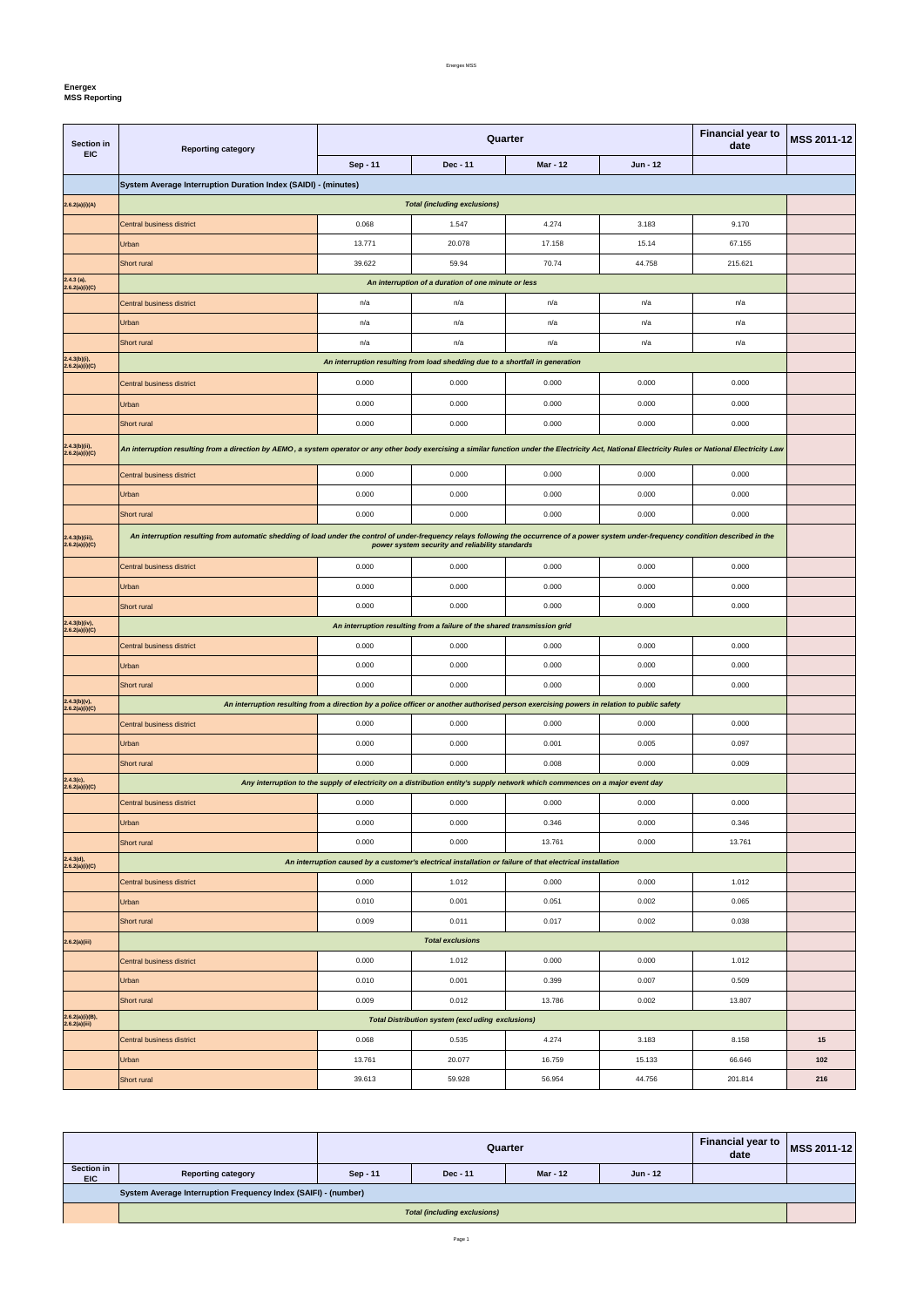Energex MSS

Page 2

| 2.6.2(a)(i)(A),<br>2.6.2(a)(iii)   | Central business district                                                                                                                                                                                                                      | 0.001                                                                                                     | 0.014                                                   | 0.010 | 0.019 | 0.044 |      |  |  |
|------------------------------------|------------------------------------------------------------------------------------------------------------------------------------------------------------------------------------------------------------------------------------------------|-----------------------------------------------------------------------------------------------------------|---------------------------------------------------------|-------|-------|-------|------|--|--|
|                                    | Urban                                                                                                                                                                                                                                          | 0.168                                                                                                     | 0.220                                                   | 0.192 | 0.153 | 0.739 |      |  |  |
|                                    | Short rural                                                                                                                                                                                                                                    | 0.342                                                                                                     | 0.549                                                   | 0.554 | 0.345 | 1.799 |      |  |  |
|                                    | An interruption of a duration of one minute or less                                                                                                                                                                                            |                                                                                                           |                                                         |       |       |       |      |  |  |
| $2.4.3$ (a),<br>2.6.2(a)(i)(C)     | Central business district                                                                                                                                                                                                                      | n/a                                                                                                       | n/a                                                     | n/a   | n/a   | n/a   |      |  |  |
|                                    | <b>Urban</b>                                                                                                                                                                                                                                   | n/a                                                                                                       | n/a                                                     | n/a   | n/a   | n/a   |      |  |  |
|                                    | Short rural                                                                                                                                                                                                                                    | n/a                                                                                                       | n/a                                                     | n/a   | n/a   | n/a   |      |  |  |
|                                    | An interruption resulting from load shedding due to a shortfall in generation                                                                                                                                                                  |                                                                                                           |                                                         |       |       |       |      |  |  |
| $2.4.3(b)(i)$ ,                    | Central business district                                                                                                                                                                                                                      | 0.000                                                                                                     | 0.000                                                   | 0.000 | 0.000 | 0.000 |      |  |  |
| 2.6.2(a)(i)(C)                     | <b>Urban</b>                                                                                                                                                                                                                                   | 0.000                                                                                                     | 0.000                                                   | 0.000 | 0.000 | 0.000 |      |  |  |
|                                    | Short rural                                                                                                                                                                                                                                    | 0.000                                                                                                     | 0.000                                                   | 0.000 | 0.000 | 0.000 |      |  |  |
|                                    | An interruption resulting from a direction by AEMO, a system operator or any other body exercising a similar function under the Electricity Act, National Electricity Rules or National Electricity Rules or National Electric                 |                                                                                                           |                                                         |       |       |       |      |  |  |
| $2.4.3(b)(ii)$ ,<br>2.6.2(a)(i)(C) | Central business district                                                                                                                                                                                                                      | 0.000                                                                                                     | 0.000                                                   | 0.000 | 0.000 | 0.000 |      |  |  |
|                                    | <b>Urban</b>                                                                                                                                                                                                                                   | 0.000                                                                                                     | 0.000                                                   | 0.000 | 0.000 | 0.000 |      |  |  |
|                                    | Short rural                                                                                                                                                                                                                                    | 0.000                                                                                                     | 0.000                                                   | 0.000 | 0.000 | 0.000 |      |  |  |
|                                    | An interruption resulting from automatic shedding of load under the control of under-frequency relays following the occurrence of a power system under-frequency condition described in the<br>power system security and reliability standards |                                                                                                           |                                                         |       |       |       |      |  |  |
| 2.4.3(b)(iii),<br>2.6.2(a)(i)(C)   | Central business district                                                                                                                                                                                                                      | 0.000                                                                                                     | 0.000                                                   | 0.000 | 0.000 | 0.000 |      |  |  |
|                                    | <b>Urban</b>                                                                                                                                                                                                                                   | 0.000                                                                                                     | 0.000                                                   | 0.000 | 0.000 | 0.000 |      |  |  |
|                                    | Short rural                                                                                                                                                                                                                                    | 0.000                                                                                                     | 0.000                                                   | 0.000 | 0.000 | 0.000 |      |  |  |
|                                    | An interruption resulting from a failure of the shared transmission grid                                                                                                                                                                       |                                                                                                           |                                                         |       |       |       |      |  |  |
| 2.4.3(b)(iv),                      | Central business district                                                                                                                                                                                                                      | 0.000                                                                                                     | 0.000                                                   | 0.000 | 0.000 | 0.000 |      |  |  |
| 2.6.2(a)(i)(C)                     | Urban                                                                                                                                                                                                                                          | 0.000                                                                                                     | 0.000                                                   | 0.000 | 0.000 | 0.000 |      |  |  |
|                                    | <b>Short rural</b>                                                                                                                                                                                                                             | 0.000                                                                                                     | 0.000                                                   | 0.000 | 0.000 | 0.000 |      |  |  |
|                                    | An interruption resulting from a direction by a police officer or another authorised person exercising powers in relation to public safety                                                                                                     |                                                                                                           |                                                         |       |       |       |      |  |  |
| $2.4.3(b)(v),$<br>$2.6.2(a)(i)(C)$ | Central business district                                                                                                                                                                                                                      | 0.000                                                                                                     | 0.000                                                   | 0.000 | 0.000 | 0.000 |      |  |  |
|                                    | <b>Urban</b>                                                                                                                                                                                                                                   | 0.000                                                                                                     | 0.000                                                   | 0.000 | 0.000 | 0.000 |      |  |  |
|                                    | Short rural                                                                                                                                                                                                                                    | 0.000                                                                                                     | 0.000                                                   | 0.000 | 0.000 | 0.000 |      |  |  |
|                                    | Any interruption to the supply of electricity on a distribution entity's supply network which commences on a major event day                                                                                                                   |                                                                                                           |                                                         |       |       |       |      |  |  |
| $2.4.3(c)$ ,                       | Central business district                                                                                                                                                                                                                      | 0.000                                                                                                     | 0.000                                                   | 0.000 | 0.000 | 0.000 |      |  |  |
| 2.6.2(a)(i)(C)                     | Urban                                                                                                                                                                                                                                          | 0.000                                                                                                     | 0.000                                                   | 0.002 | 0.000 | 0.002 |      |  |  |
|                                    | Short rural                                                                                                                                                                                                                                    | 0.000                                                                                                     | 0.000                                                   | 0.069 | 0.000 | 0.069 |      |  |  |
|                                    |                                                                                                                                                                                                                                                | An interruption caused by a customer's electrical installation or failure of that electrical installation |                                                         |       |       |       |      |  |  |
| 2.4.3(d),<br>2.6.2(a)(i)(C)        | Central business district                                                                                                                                                                                                                      | 0.000                                                                                                     | 0.008                                                   | 0.000 | 0.000 | 0.008 |      |  |  |
|                                    | Urban                                                                                                                                                                                                                                          | 0.000                                                                                                     | 0.000                                                   | 0.000 | 0.000 | 0.001 |      |  |  |
|                                    | Short rural                                                                                                                                                                                                                                    | 0.000                                                                                                     | 0.000                                                   | 0.000 | 0.000 | 0.000 |      |  |  |
| 2.6.2(a)(iii)                      | <b>Total exclusions</b>                                                                                                                                                                                                                        |                                                                                                           |                                                         |       |       |       |      |  |  |
|                                    | Central business district                                                                                                                                                                                                                      | 0.000                                                                                                     | 0.008                                                   | 0.000 | 0.000 | 0.008 |      |  |  |
|                                    | <b>Urban</b>                                                                                                                                                                                                                                   | 0.000                                                                                                     | 0.000                                                   | 0.003 | 0.000 | 0.003 |      |  |  |
|                                    | Short rural                                                                                                                                                                                                                                    | 0.000                                                                                                     | 0.000                                                   | 0.069 | 0.000 | 0.069 |      |  |  |
|                                    |                                                                                                                                                                                                                                                |                                                                                                           | <b>Total Distribution System (excluding exclusions)</b> |       |       |       |      |  |  |
| 2.6.2(a)(i)(B),<br>2.6.2(a)(iii)   | Central business district                                                                                                                                                                                                                      | 0.001                                                                                                     | 0.006                                                   | 0.010 | 0.019 | 0.036 | 0.15 |  |  |
|                                    | <b>Urban</b>                                                                                                                                                                                                                                   | 0.167                                                                                                     | 0.220                                                   | 0.189 | 0.153 | 0.736 | 1.22 |  |  |
|                                    | Short rural                                                                                                                                                                                                                                    | 0.342                                                                                                     | 0.549                                                   | 0.485 | 0.345 | 1.730 | 2.42 |  |  |

Note: The December 2011 quarterly report included small SAIDI and SAIFI values attributed to "An interruption resulting from a failure of the shared transmission grid". These values were the result of a single interruption

| Section in     | A description of any major event days | Date       |
|----------------|---------------------------------------|------------|
| 2.6.2(a)(i)(D) | Storms                                | 21/02/2012 |

| Section in<br><b>EIC</b> | An explanation of reasons for a distribution entity exceeding (where applicable) those minimum service standards and proposals to improve performance | <b>Exceeded MSS</b> |
|--------------------------|-------------------------------------------------------------------------------------------------------------------------------------------------------|---------------------|
| 2.6.2(a)(i)(E)           | IN/A                                                                                                                                                  |                     |

reviewed and determined to have been an outage on Energex's distribution network. This was corrected in the March 2012 quarterly report.